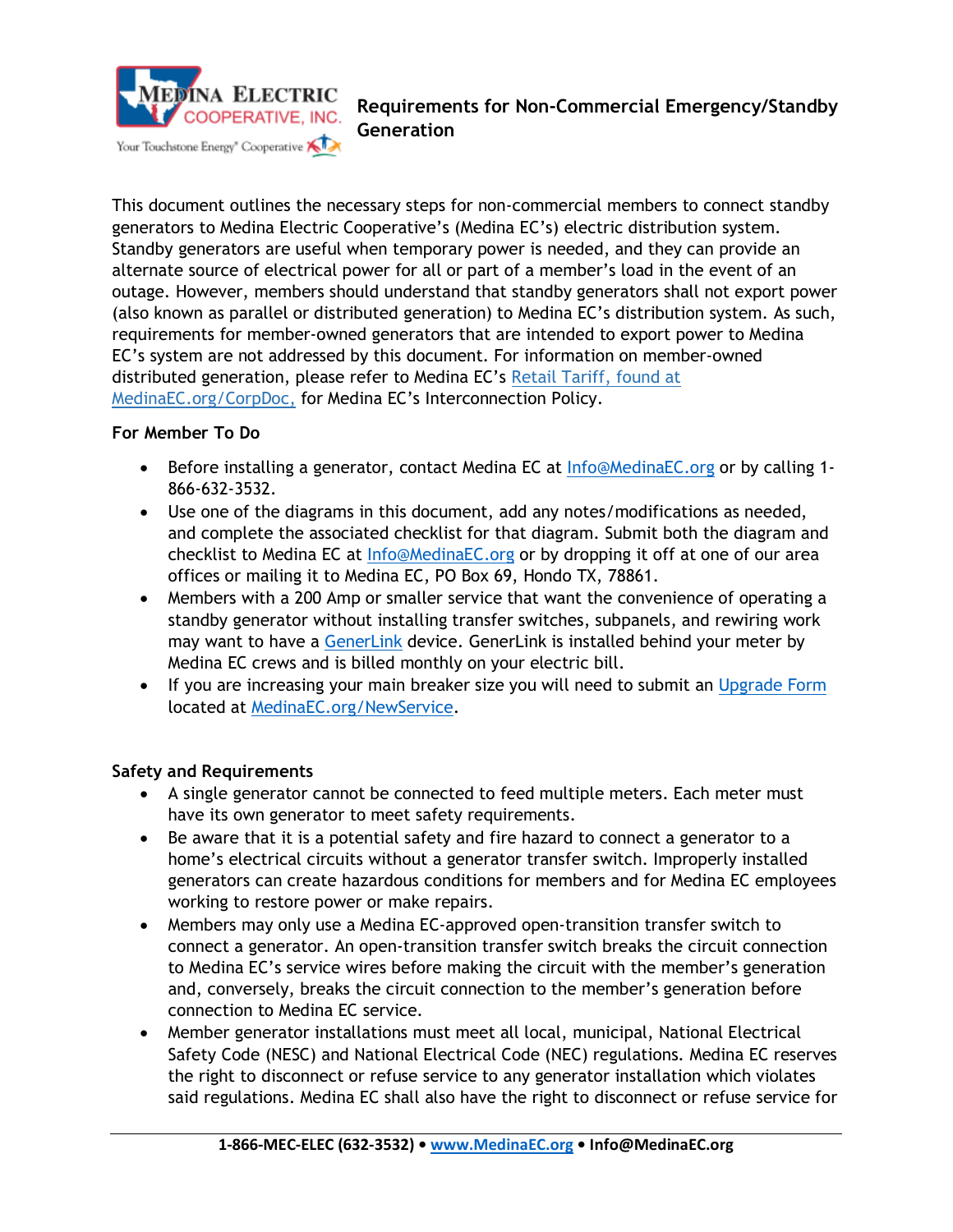

installations that are hazardous to the public, or that may negatively impact service to other members or Medina EC facilities/equipment.

- Member generator installations must also meet the requirements of Medina EC's Single Phase Wiring Specifications or Three Phase Wiring Specifications found at MedinaEC.org/New Service under Wiring Specifications or provided upon request.
- Know your generator. Read all the information and materials provided with your generator and follow instructions regarding installation, safety, maintenance, and testing.

## **Liability**

- Any review or acceptance of an application by Medina EC shall not impose any liability on Medina EC and does not guarantee the adequacy of member's equipment to perform its intended function. Medina EC disclaims any expertise or special knowledge relating to the design or performance of generating installations and does not warrant the efficiency, cost-effectiveness, safety, durability, or reliability of generating installations. Medina EC assumes no liability for the protection of any property or person associated with a generator's operation.
- Generator owners are responsible for providing and maintaining all equipment deemed necessary for the protection of member-owned property and operations.
- Generator owners are responsible for the proper installation and operation of the facility and will indemnify and hold Medina EC harmless from liability for damage to property or person resulting from or arising out of or in any way connected with the installation, inspection, operation, maintenance, testing, and/or use of the generator

### **What to Expect**

- Once member submits the schematic and checklist, staff will review it within 2 weeks.
- Once approved, member can proceed with installation. A temporary disconnect can be requested by contacting Medina EC at 1-866-632-3532. Once installation is complete, member will need to notify Medina EC so it can be inspected by staff.
- If the installation doesn't meet the schematic that was approved, power will be disconnected.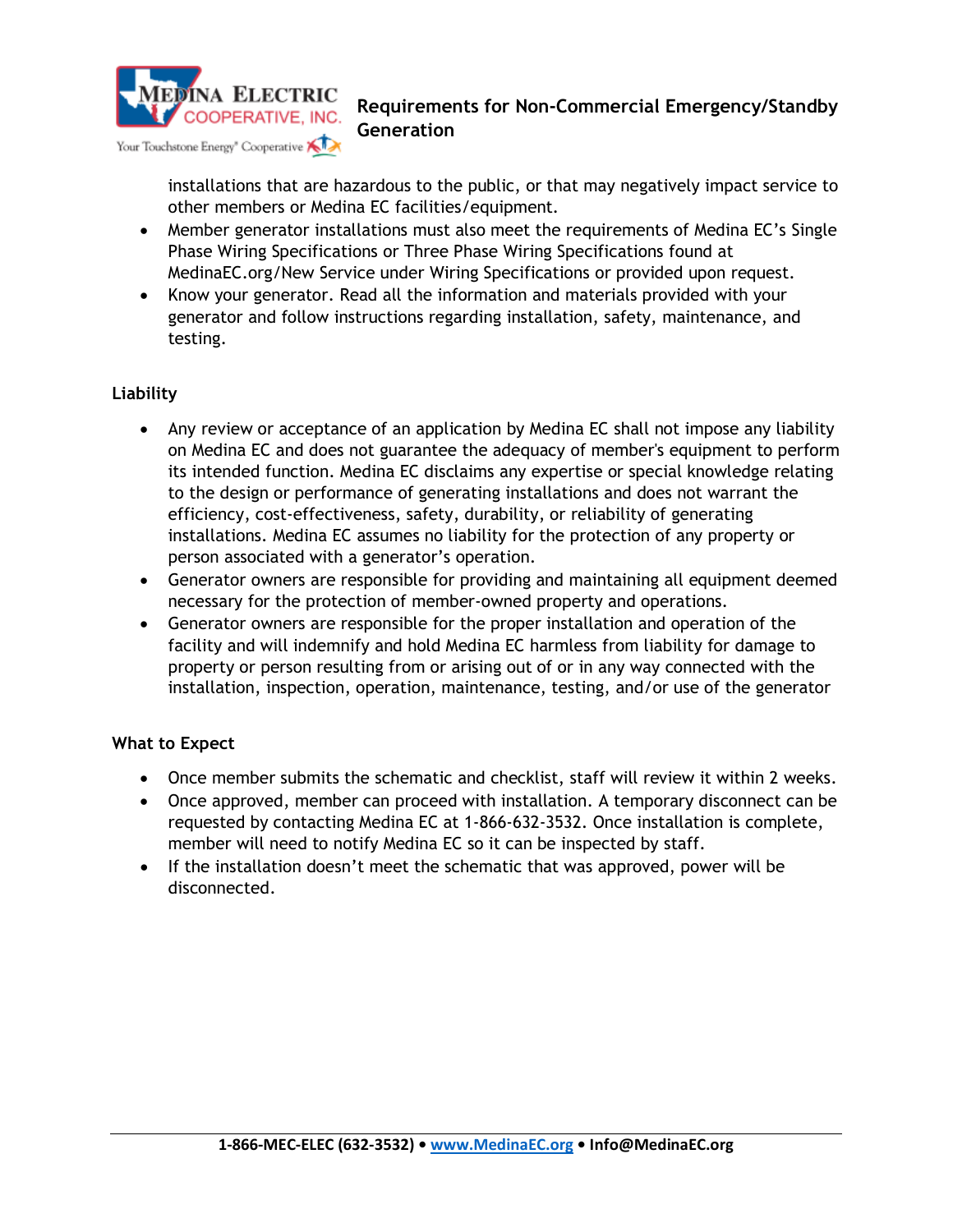



\*DOUBLE POLE, DOUBLE THROW, NON-**FUSIBLE "BREAK BEFORE MAKE" SWITCH** 

Figure 1: Typical standby generator with transfer switch one-line diagram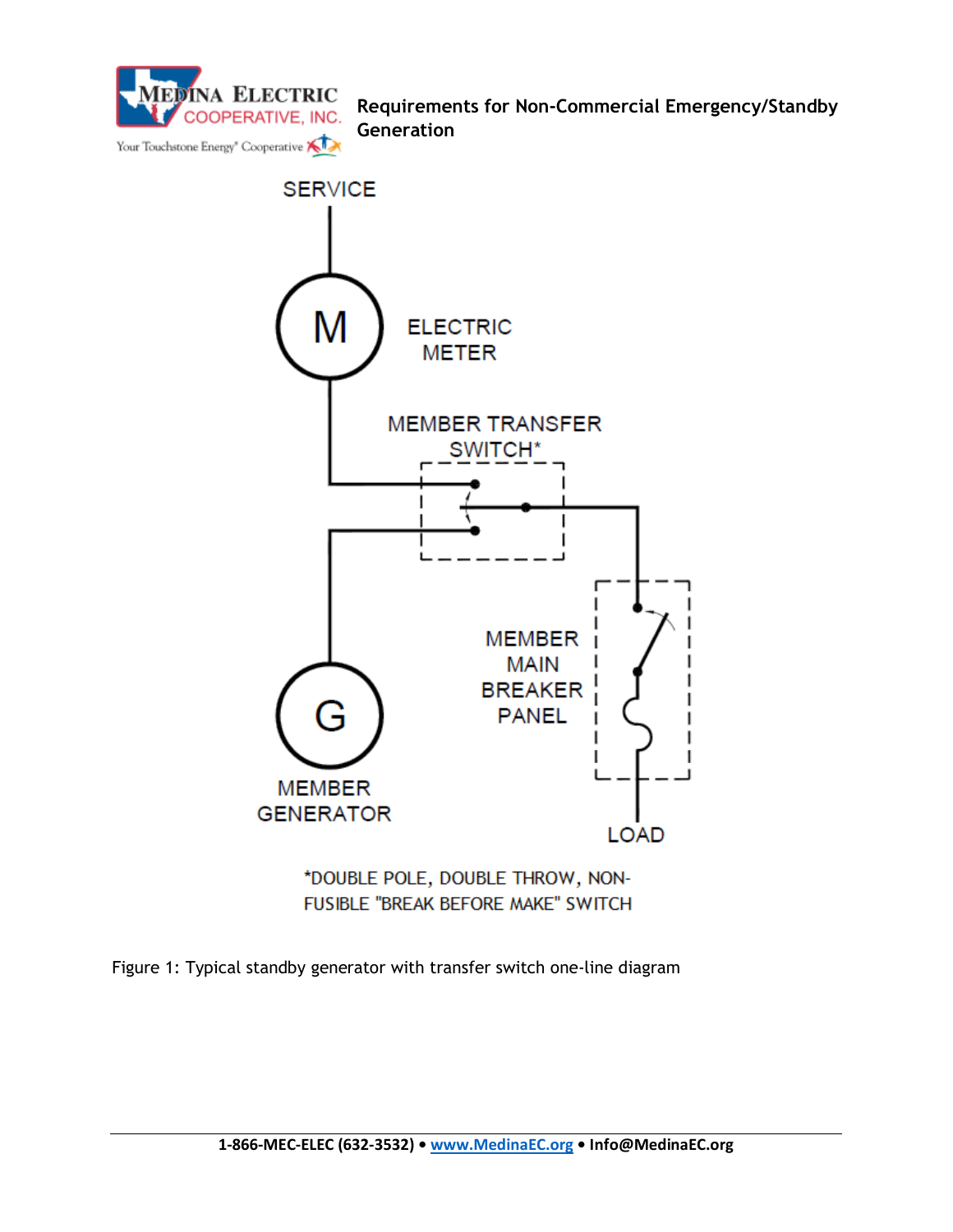

Figure 2: Typical Standby generator with overhead utility and house mounted meter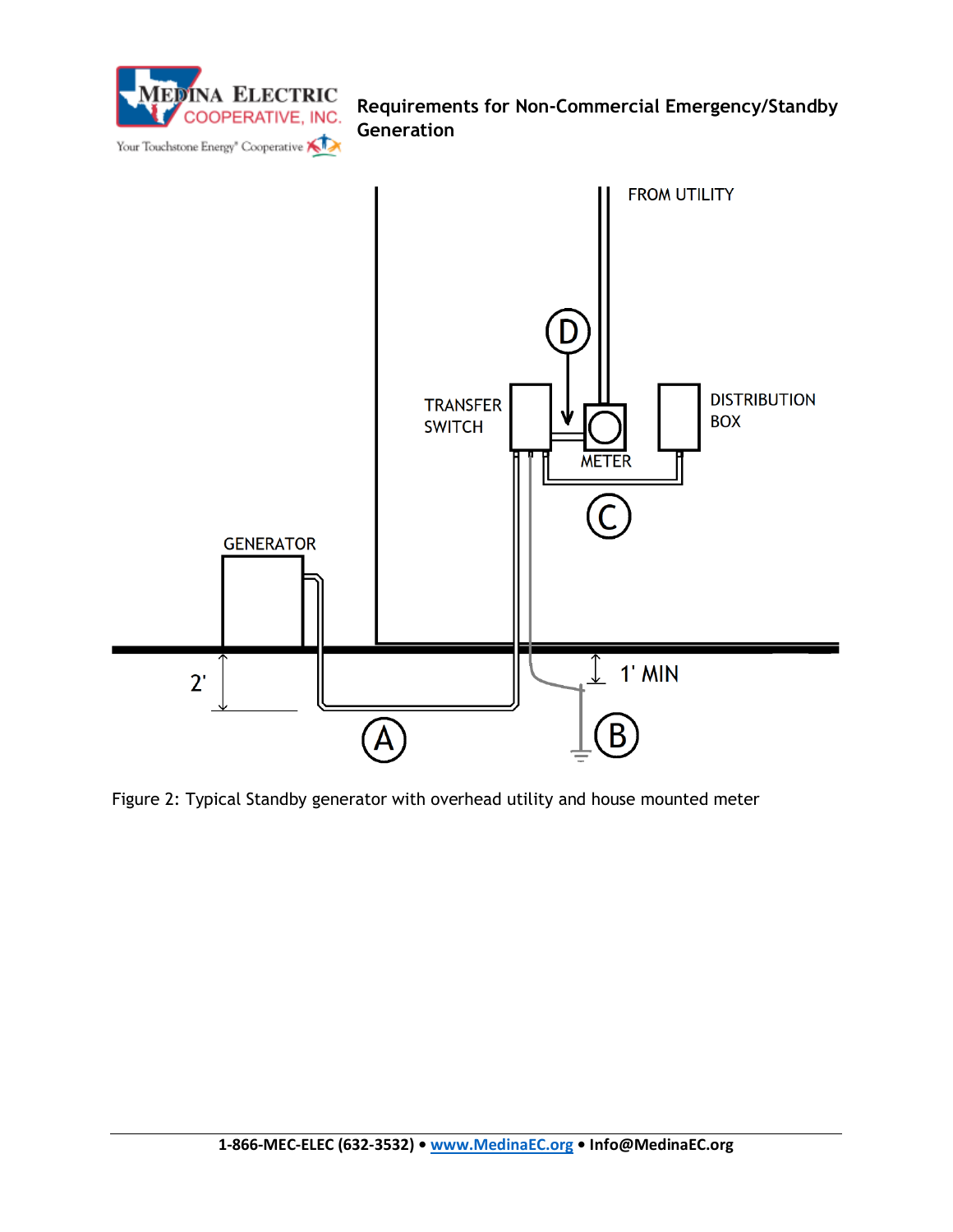



Figure 3: Typical Standby generator with underground utility and house mounted meter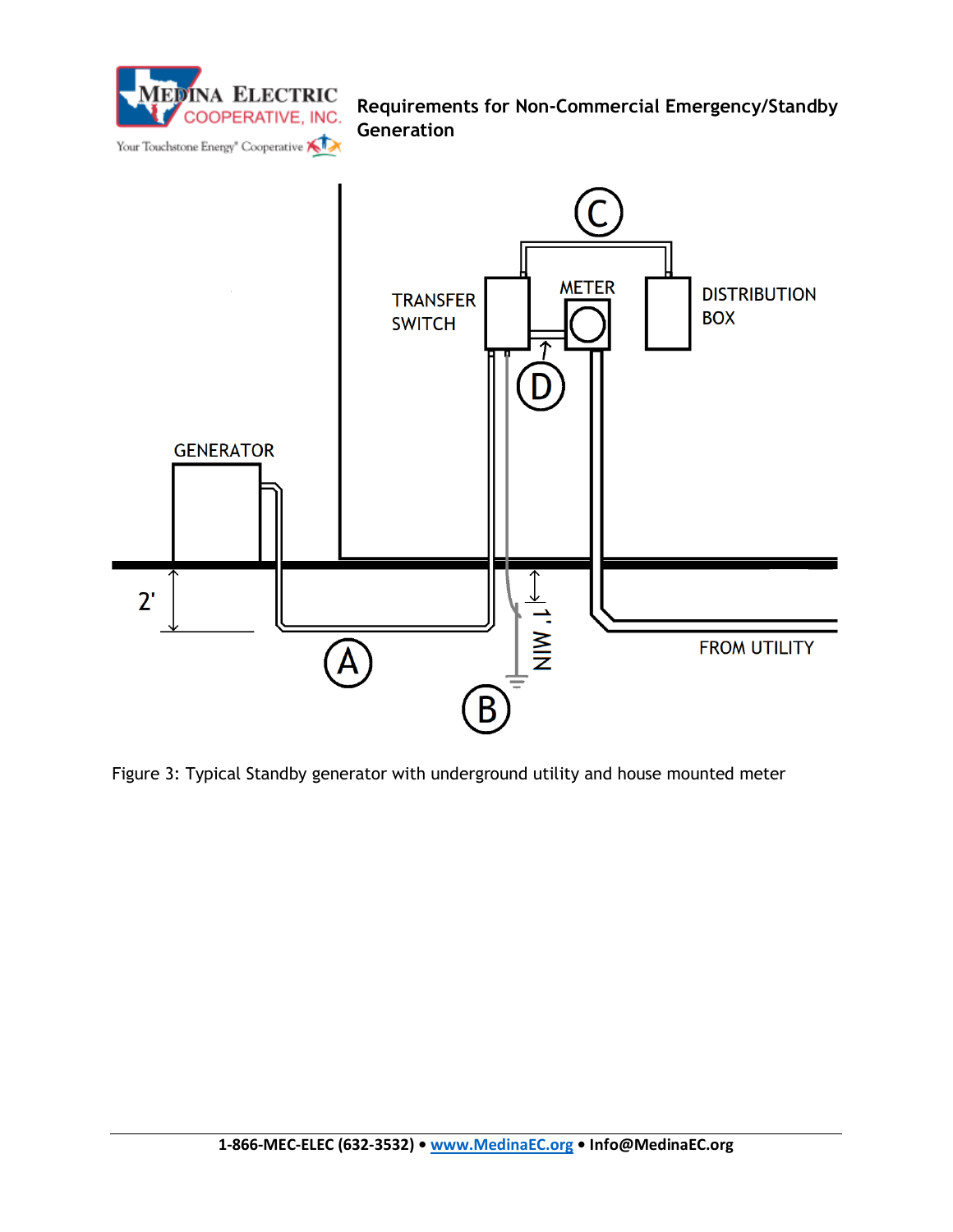

# **STANDBY GENERATOR: HOUSE MOUNTED METER CHECKLIST**

| Are you increasing your main breaker size?                                                                     | Y | N |
|----------------------------------------------------------------------------------------------------------------|---|---|
| If so, have you submitted the MEC upgrade form?                                                                | Y | N |
| A. Generator to Transfer Switch                                                                                |   |   |
|                                                                                                                |   |   |
|                                                                                                                |   |   |
|                                                                                                                |   |   |
|                                                                                                                |   |   |
| <b>B.</b> Grounding                                                                                            |   |   |
|                                                                                                                |   |   |
|                                                                                                                |   |   |
| 3. Grounding Electrode Burial Depth (12" MIN): _________________________________                               |   |   |
|                                                                                                                |   |   |
| C. Transfer Switch to Distribution Box                                                                         |   |   |
| 1. Overcurrent device installed for each ungrounded conductor (Required): Y                                    |   | N |
|                                                                                                                |   |   |
|                                                                                                                |   |   |
|                                                                                                                |   |   |
|                                                                                                                |   |   |
| 6. Bonding Conductor Gauge:                                                                                    |   |   |
| D. Meter to Transfer Switch                                                                                    |   |   |
|                                                                                                                |   |   |
|                                                                                                                |   |   |
|                                                                                                                |   |   |
| 4. Conduit Type (EMT or Rigid Required): 2008 2009 2010 2020 2031 2032 2040 2040 2041 2052 2053 2054 2055 2056 |   |   |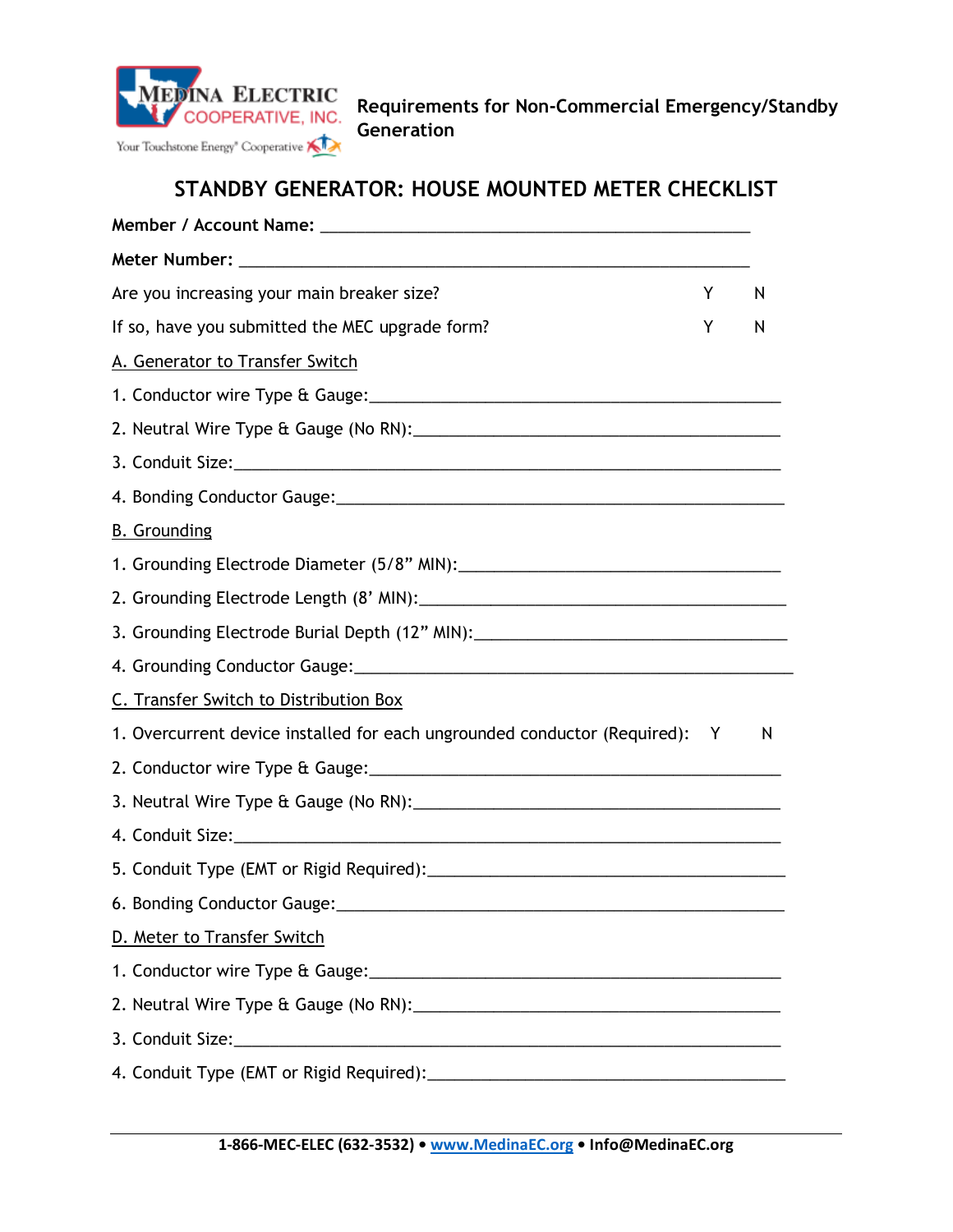



Figure 4: Typical Standby Generator with pole mounted meter